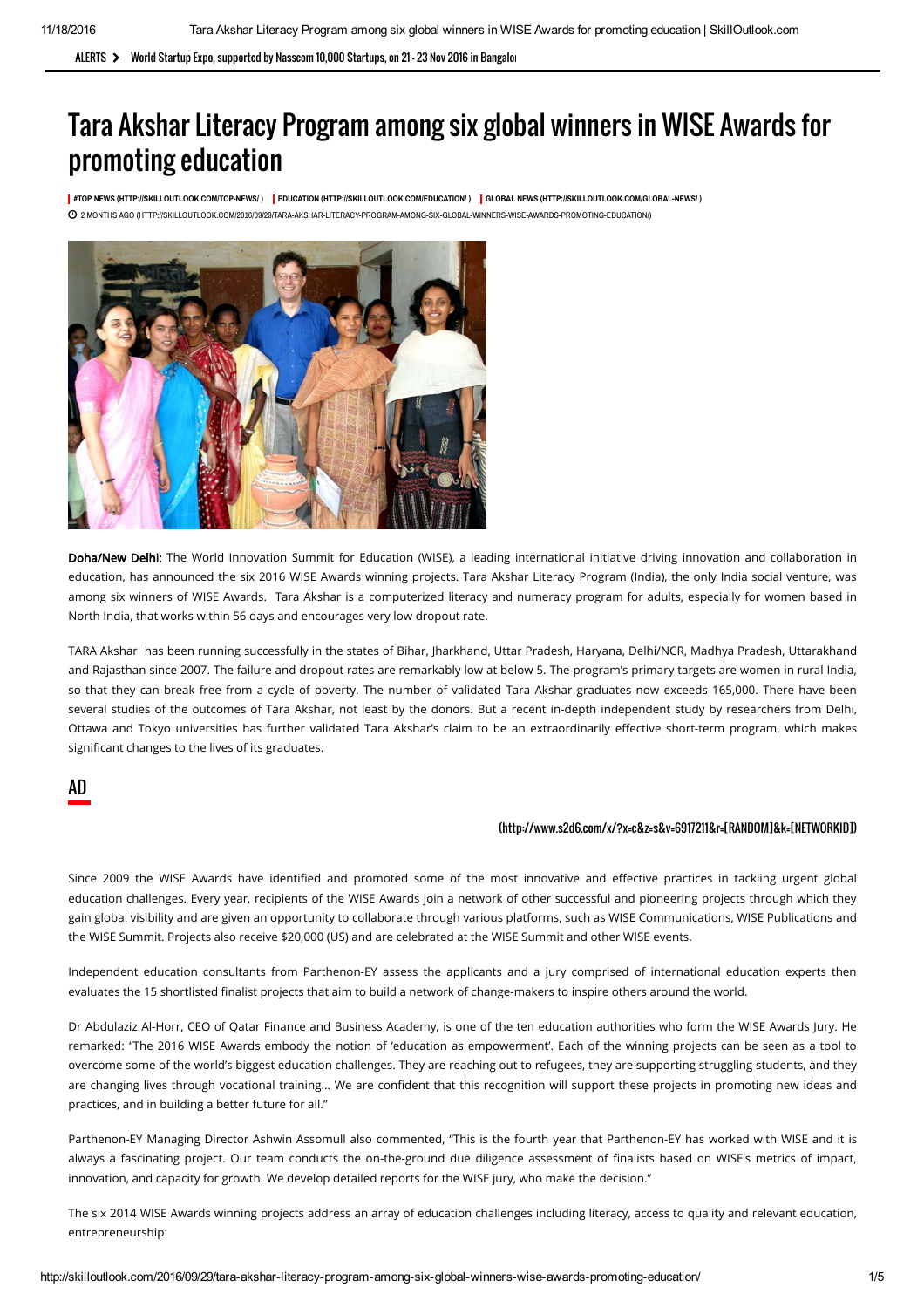Tara Akshar Literacy Program (India)

Education for Growth and Value Creation (Lebanon)

JUMP Math (Canada)

Geekie – Personalized Learning for All (Brazil)

Ideas Box (France)

Little Ripples (United States of America)

TAGS [EDUCATION \(HTTP://SKILLOUTLOOK.COM/TAG/EDUCATION/\)](http://skilloutlook.com/tag/education/) [HIGHER EDUCATION \(HTTP://SKILLOUTLOOK.COM/TAG/HIGHER-EDUCATION/\)](http://skilloutlook.com/tag/higher-education/) HIGHER-EDUCATION/(HTTP://SKILLOUTLOOK.COM/TAG/HIGHER-EDUCATION/) HIGHER-EDUCATION/(HTTP://SKILLOUTLOO

 [\(https://www.facebook.com/sharer/sharer.php?u=http://skilloutlook.com/2016/09/29/tara-akshar-literacy-program-among-six-global-winners-wise-awards-promoting-](https://www.facebook.com/sharer/sharer.php?u=http://skilloutlook.com/2016/09/29/tara-akshar-literacy-program-among-six-global-winners-wise-awards-promoting-education/)

education/) (https://twitter.com/share?url=http://skilloutlook.com/2016/09/29/tara-akshar-literacy-program-among-six-global-winners-wise-awards-promoting-

education/) (SS) [\(https://plus.google.com/share?url=http://skilloutlook.com/2016/09/29/tara-akshar-literacy-program-among-six-global-winners-wise-awards-promo](https://twitter.com/share?url=http://skilloutlook.com/2016/09/29/tara-akshar-literacy-program-among-six-global-winners-wise-awards-promoting-education/)[ting](https://plus.google.com/share?url=http://skilloutlook.com/2016/09/29/tara-akshar-literacy-program-among-six-global-winners-wise-awards-promoting-education/)education/)

# RELATED POSTS

[National Symposium on Rural Management begins at XIMB, Bhubaneswar \(http://skilloutlook.com/2016/11/18/national-symposium-rural-management-begins-ximb](http://skilloutlook.com/2016/11/18/national-symposium-rural-management-begins-ximb-bhubaneswar/)bhubaneswar/)

[SP Jain signs MoU with Israel based Interdisciplinary Center Herzliya on Cybersecurity \(http://skilloutlook.com/2016/11/18/sp-jain-signs-mou-israel-based-interdisciplinary](http://skilloutlook.com/2016/11/18/sp-jain-signs-mou-israel-based-interdisciplinary-center-herzliya-cybersecurity/)center-herzliya-cybersecurity/)

[OP Jindal University signs MoU with Israel based Hebrew University of Jerusalem and College of Law and Business \(http://skilloutlook.com/2016/11/18/op-jindal-university](http://skilloutlook.com/2016/11/18/op-jindal-university-signs-mou-israel-based-hebrew-university-jerusalem-college-law-business/)signs-mou-israel-based-hebrew-university-jerusalem-college-law-business/)

[World Startup Expo, supported by Nasscom 10,000 Startups, on 21 – 23 Nov 2016 in Bangalore \(http://skilloutlook.com/2016/11/18/world-startup-expo-supported-nasscom-](http://skilloutlook.com/2016/11/18/world-startup-expo-supported-nasscom-10000-startups-21-23-nov-2016-bangalore/)10000-startups-21-23-nov-2016-bangalore/)

[BITS Pilani invites applications for PhD admission under various disciplines for 2nd Semester 2016-17 \(http://skilloutlook.com/2016/11/18/bits-pilani-invites-applications](http://skilloutlook.com/2016/11/18/bits-pilani-invites-applications-phd-admission-various-disciplines-2nd-semester-2016-17/)phd-admission-various-disciplines-2nd-semester-2016-17/)

Previous Article

Great innovation and disruption will drive the mobility industry: CEO of Olacabs at XIMB [\(http://skilloutlook.com/2016/09/29/great-innovation-disruption-will-drive-mobility-industry-ceo-olacabs-ximb/\)](http://skilloutlook.com/2016/09/29/great-innovation-disruption-will-drive-mobility-industry-ceo-olacabs-ximb/)

Next Article

UK based The Royal Society appoints the inaugural batch of Tata University Research Fellow [\(http://skilloutlook.com/2016/09/29/uk-based-royal-society-appoints-inaugural-batch-tata-university-research-fellow/\)](http://skilloutlook.com/2016/09/29/uk-based-royal-society-appoints-inaugural-batch-tata-university-research-fellow/)

#### GOT SOMETHING TO SAY:

\* Your email address will not be published. Required fields are marked

#### Comment:

Your Good Name \*

Your Email Please \*

Post Comment

#### **EDUCATION**

more » [\(http://skilloutlook.com/education/\)](http://skilloutlook.com/education/)

[\(http://skilloutlook.com/2016/11/18/sp-jain-signs-mou-israel-based-interdisciplinary-center-herzliya-cybersecurity/\)](http://skilloutlook.com/2016/11/18/sp-jain-signs-mou-israel-based-interdisciplinary-center-herzliya-cybersecurity/) [SP Jain signs MoU with Israel based Interdisciplinary Center Herzliya on Cybersecurity \(http://skilloutlook.com/2016/11/18/sp-jain-signs-mou-israel-based-interdisciplinary-center-herzliya-cybersecurity/\)](http://skilloutlook.com/2016/11/18/sp-jain-signs-mou-israel-based-interdisciplinary-center-herzliya-cybersecurity/) 1 hour ago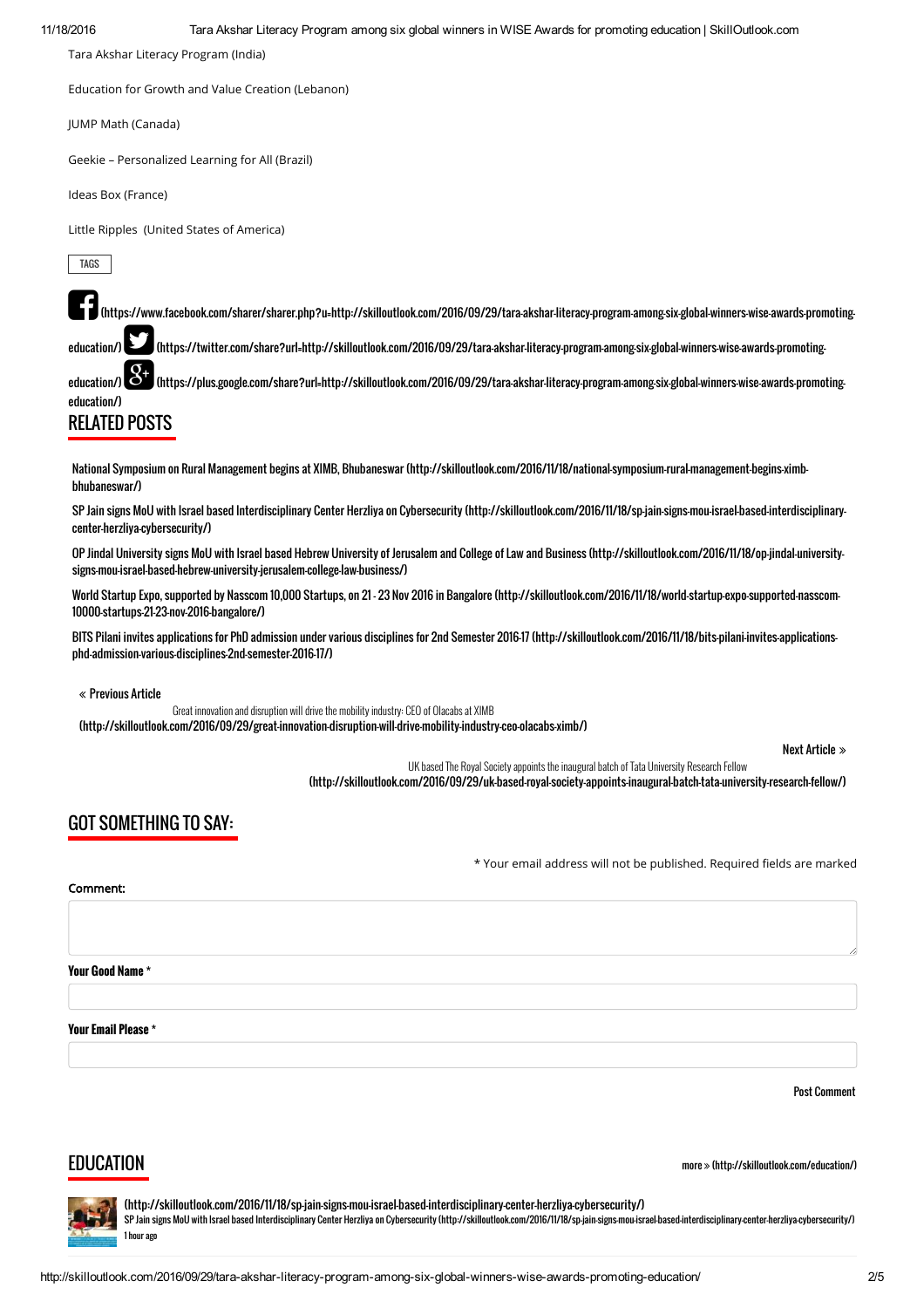11/18/2016 Tara Akshar Literacy Program among six global winners in WISE Awards for promoting education | SkillOutlook.com



[\(http://skilloutlook.com/2016/11/18/op-jindal-university-signs-mou-israel-based-hebrew-university-jerusalem-college-law-business/\)](http://skilloutlook.com/2016/11/18/op-jindal-university-signs-mou-israel-based-hebrew-university-jerusalem-college-law-business/) [OP Jindal University signs MoU with Israel based Hebrew University of Jerusalem and... \(http://skilloutlook.com/2016/11/18/op-jindal-university-signs-mou-israel-based-hebrew-university-jerusalem](http://skilloutlook.com/2016/11/18/op-jindal-university-signs-mou-israel-based-hebrew-university-jerusalem-college-law-business/)college-law-business/)

[\(http://skilloutlook.com/2016/11/18/bits-pilani-invites-applications-phd-admission-various-disciplines-2nd-semester-2016-17/\)](http://skilloutlook.com/2016/11/18/bits-pilani-invites-applications-phd-admission-various-disciplines-2nd-semester-2016-17/) [BITS Pilani invites applications for PhD admission under various disciplines for 2nd... \(http://skilloutlook.com/2016/11/18/bits-pilani-invites-applications-phd-admission-various-disciplines-2nd-semester-](http://skilloutlook.com/2016/11/18/bits-pilani-invites-applications-phd-admission-various-disciplines-2nd-semester-2016-17/)2016-17/) 6 hours ago



[\(http://skilloutlook.com/2016/11/17/national-student-startup-policy-unveiled-67-mous-signed-first-day-visitors-conference/\)](http://skilloutlook.com/2016/11/17/national-student-startup-policy-unveiled-67-mous-signed-first-day-visitors-conference/) [National Student Startup Policy unveiled and 67 MoUs signed at First Day of Visitor's... \(http://skilloutlook.com/2016/11/17/national-student-startup-policy-unveiled-67-mous-signed-first-day-visitors](http://skilloutlook.com/2016/11/17/national-student-startup-policy-unveiled-67-mous-signed-first-day-visitors-conference/)conference/)

#### SKILL INDIA

more  [\(http://skilloutlook.com/skill/\)](http://skilloutlook.com/skill/)

| ï<br>÷ |  |
|--------|--|
| ٠      |  |
|        |  |
|        |  |
|        |  |
|        |  |
|        |  |
|        |  |
| i.     |  |

[\(http://skilloutlook.com/2016/11/17/india-moderately-placed-22nd-globally-english-skills-scores-global-average/\)](http://skilloutlook.com/2016/11/17/india-moderately-placed-22nd-globally-english-skills-scores-global-average/) [India is moderately placed at 22nd globally in English Skills, scores above global average \(http://skilloutlook.com/2016/11/17/india-moderately-placed-22nd-globally-english-skills-scores-global-average/\)](http://skilloutlook.com/2016/11/17/india-moderately-placed-22nd-globally-english-skills-scores-global-average/) 1 day ago



[\(http://skilloutlook.com/2016/11/15/makerbot-partners-veltech-university-offer-3d-printing-program-800-educators-india/\)](http://skilloutlook.com/2016/11/15/makerbot-partners-veltech-university-offer-3d-printing-program-800-educators-india/) [MakerBot partners with Veltech University to offer 3D printing program to 800 educators... \(http://skilloutlook.com/2016/11/15/makerbot-partners-veltech-university-offer-3d-printing-program-800](http://skilloutlook.com/2016/11/15/makerbot-partners-veltech-university-offer-3d-printing-program-800-educators-india/) educators-india/) 3 days ago



[\(http://skilloutlook.com/2016/11/13/callhealth-launches-academy-bridge-employability-gap-healthcare-delivery-industry/\)](http://skilloutlook.com/2016/11/13/callhealth-launches-academy-bridge-employability-gap-healthcare-delivery-industry/) [CallHealth launches Academy to bridge employability gap in the healthcare delivery... \(http://skilloutlook.com/2016/11/13/callhealth-launches-academy-bridge-employability-gap-healthcare-delivery](http://skilloutlook.com/2016/11/13/callhealth-launches-academy-bridge-employability-gap-healthcare-delivery-industry/)industry/) 5 days ago

[\(http://skilloutlook.com/2016/11/12/nsda-signs-mou-british-council-collaborate-joint-research-future-skills/\)](http://skilloutlook.com/2016/11/12/nsda-signs-mou-british-council-collaborate-joint-research-future-skills/) [NSDA signs MoU with British Council to collaborate for joint research in Future Skills \(http://skilloutlook.com/2016/11/12/nsda-signs-mou-british-council-collaborate-joint-research-future-skills/\)](http://skilloutlook.com/2016/11/12/nsda-signs-mou-british-council-collaborate-joint-research-future-skills/) 6 days ago

#### EVENTS

more  [\(http://skilloutlook.com/event/\)](http://skilloutlook.com/event/)

[\(http://skilloutlook.com/2016/11/18/national-symposium-rural-management-begins-ximb-bhubaneswar/\)](http://skilloutlook.com/2016/11/18/national-symposium-rural-management-begins-ximb-bhubaneswar/) [National Symposium on Rural Management begins at XIMB, Bhubaneswar \(http://skilloutlook.com/2016/11/18/national-symposium-rural-management-begins-ximb-bhubaneswar/\)](http://skilloutlook.com/2016/11/18/national-symposium-rural-management-begins-ximb-bhubaneswar/) 33 mins ago

[\(http://skilloutlook.com/2016/11/15/makerbot-partners-veltech-university-offer-3d-printing-program-800-educators-india/\)](http://skilloutlook.com/2016/11/15/makerbot-partners-veltech-university-offer-3d-printing-program-800-educators-india/) [MakerBot partners with Veltech University to offer 3D printing program to 800 educators... \(http://skilloutlook.com/2016/11/15/makerbot-partners-veltech-university-offer-3d-printing-program-800](http://skilloutlook.com/2016/11/15/makerbot-partners-veltech-university-offer-3d-printing-program-800-educators-india/) educators-india/) 3 days ago



[\(http://skilloutlook.com/2016/11/12/visitors-conference-rashtrapati-bhavan-16-nov-conference-vice-chancellorsdirectors-varisities-visitor-conference/\)](http://skilloutlook.com/2016/11/12/visitors-conference-rashtrapati-bhavan-16-nov-conference-vice-chancellorsdirectors-varisities-visitor-conference/) [Visitor's Conference at Rashtrapati Bhavan on 16 –18 Nov, a conference of Vice... \(http://skilloutlook.com/2016/11/12/visitors-conference-rashtrapati-bhavan-16-nov-conference-vice-chancellorsdirectors](http://skilloutlook.com/2016/11/12/visitors-conference-rashtrapati-bhavan-16-nov-conference-vice-chancellorsdirectors-varisities-visitor-conference/)varisities-visitor-conference/)



[\(http://skilloutlook.com/2016/11/11/vit-nmims-shiv-nadar-win-university-year-awards-instituted-ficci/\)](http://skilloutlook.com/2016/11/11/vit-nmims-shiv-nadar-win-university-year-awards-instituted-ficci/) [VIT, NMIMS, and Shiv Nadar win University of the Year Awards instituted by FICCI \(http://skilloutlook.com/2016/11/11/vit-nmims-shiv-nadar-win-university-year-awards-instituted-ficci/\)](http://skilloutlook.com/2016/11/11/vit-nmims-shiv-nadar-win-university-year-awards-instituted-ficci/) 7 days ago

#### DIGITAL BOX

more » [\(http://skilloutlook.com/digital-box/\)](http://skilloutlook.com/digital-box/)



[\(http://skilloutlook.com/2016/10/30/mumbai-based-usp-studios-crosses-landmark-10-billion-views-digital-network](http://skilloutlook.com/2016/10/30/mumbai-based-usp-studios-crosses-landmark-10-billion-views-digital-network-becomes-top-3-category-worldwide/)becomes-top-3-category-worldwide/) [Mumbai-based USP Studios crosses a landmark 10 billion views on its Digital Network,... \(http://skilloutlook.com/2016/10/30/mumbai-based-usp-studios-crosses-landmark-10-billion-views-digital](http://skilloutlook.com/2016/10/30/mumbai-based-usp-studios-crosses-landmark-10-billion-views-digital-network-becomes-top-3-category-worldwide/)network-becomes-top-3-category-worldwide/)

3 weeks ago



[\(http://skilloutlook.com/2016/10/23/microsoft-launches-first-full-scale-cybersecurity-engagement-center-india/\)](http://skilloutlook.com/2016/10/23/microsoft-launches-first-full-scale-cybersecurity-engagement-center-india/) [Microsoft launches its first full-scale Cybersecurity Engagement Center in India \(http://skilloutlook.com/2016/10/23/microsoft-launches-first-full-scale-cybersecurity-engagement-center-india/\)](http://skilloutlook.com/2016/10/23/microsoft-launches-first-full-scale-cybersecurity-engagement-center-india/) 4 weeks ago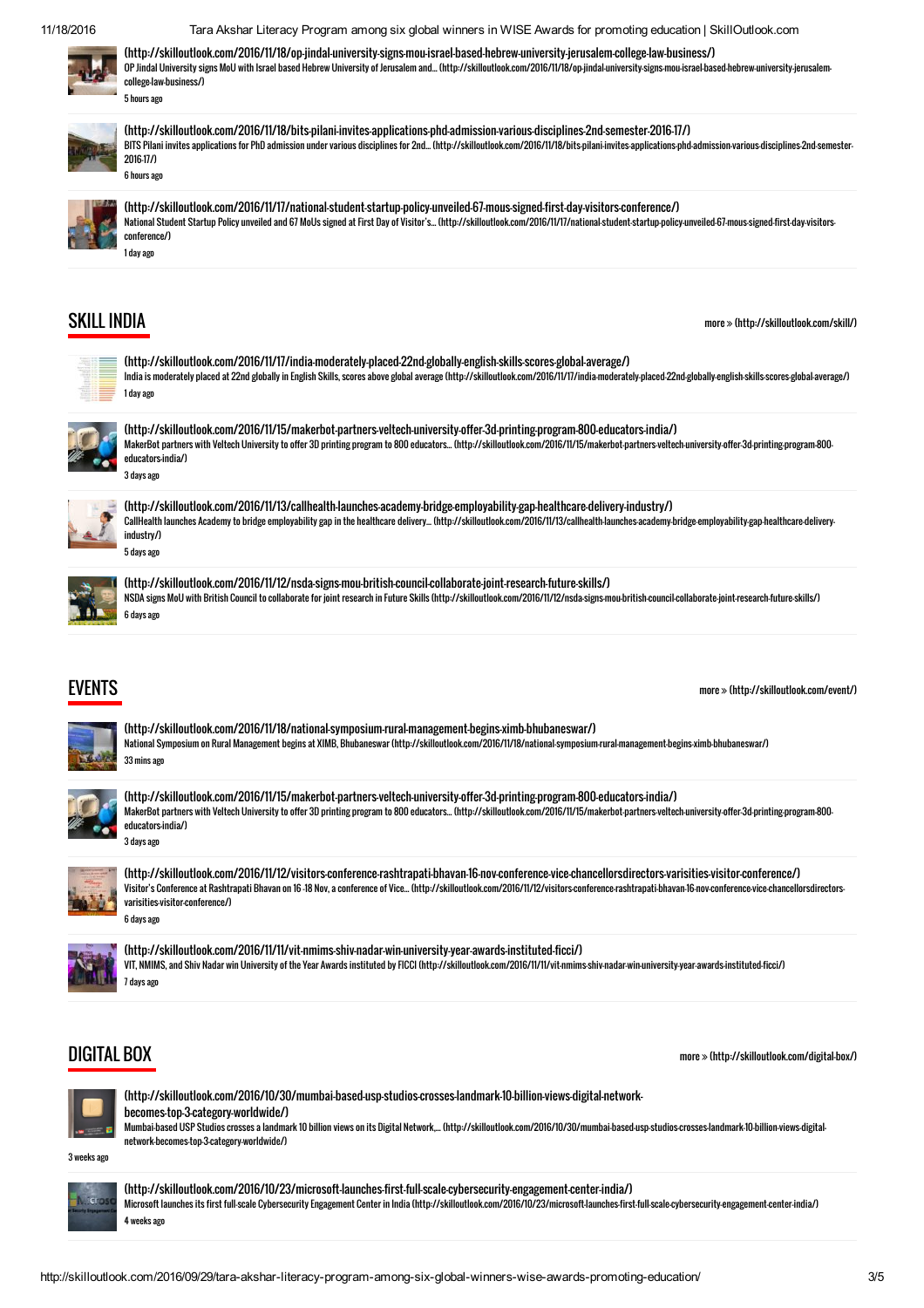11/18/2016 Tara Akshar Literacy Program among six global winners in WISE Awards for promoting education | SkillOutlook.com



[\(http://skilloutlook.com/2016/10/21/udta-punjab-movie-inspired-12th-class-student-develops-drug-de-addiction-app/\)](http://skilloutlook.com/2016/10/21/udta-punjab-movie-inspired-12th-class-student-develops-drug-de-addiction-app/)

[Udta Punjab movie inspired 12th class student develops drug de-addiction App \(http://skilloutlook.com/2016/10/21/udta-punjab-movie-inspired-12th-class-student-develops-drug-de-addiction-app/\)](http://skilloutlook.com/2016/10/21/udta-punjab-movie-inspired-12th-class-student-develops-drug-de-addiction-app/) 4 weeks ago



[\(http://skilloutlook.com/2016/10/20/historic-moment-microsoft-develops-first-speech-recognition-system-lowest-errors-like-humans/\)](http://skilloutlook.com/2016/10/20/historic-moment-microsoft-develops-first-speech-recognition-system-lowest-errors-like-humans/) [Historic Moment: Microsoft develops first speech recognition system with lowest errors... \(http://skilloutlook.com/2016/10/20/historic-moment-microsoft-develops-first-speech-recognition-system](http://skilloutlook.com/2016/10/20/historic-moment-microsoft-develops-first-speech-recognition-system-lowest-errors-like-humans/)lowest-errors-like-humans/) 4 weeks ago

#### **NEWSLETTER**

| Valid email address |                                                                                                                                                                                                                                                                                                                                                                      | Subscribe! |
|---------------------|----------------------------------------------------------------------------------------------------------------------------------------------------------------------------------------------------------------------------------------------------------------------------------------------------------------------------------------------------------------------|------------|
| ● Daily ● Weekly    |                                                                                                                                                                                                                                                                                                                                                                      |            |
|                     | <b>STARTUP NEWS</b><br>more » (http://skilloutlook.com/startup-news/)                                                                                                                                                                                                                                                                                                |            |
|                     | (http://skilloutlook.com/2016/11/18/world-startup-expo-supported-nasscom-10000-startups-21-23-nov-2016-bangalore/)<br>World Startup Expo, supported by Nasscom 10,000 Startups, on 21 - 23 Nov 2016 in (http://skilloutlook.com/2016/11/18/world-startup-expo-supported-nasscom-10000-startups-21-23-nov-2016-<br>bangalore/)<br>5 hours ago                         |            |
|                     | (http://skilloutlook.com/2016/11/17/national-student-startup-policy-unveiled-67-mous-signed-first-day-visitors-conference/)<br>National Student Startup Policy unveiled and 67 MoUs signed at First Day of Visitor's (http://skilloutlook.com/2016/11/11/national-student-startup-policy-unveiled-67-mous-signed-first-day-visitors-<br>conference/)<br>1 day ago    |            |
|                     | (http://skilloutlook.com/2016/11/17/mumbaicoworking-plug-n-play-office-startups-launched-andheri-west-mumbai/)<br>MumbaiCoworking, a plugn-play office for startups, launched at Andheri West in Mumbai (http://skilloutlook.com/2016/11/17/mumbaicoworking-plugn-play-office-startups-launched-andheri-west-<br>mumbai/)<br>1 day ago                               |            |
| <b>ACCION</b>       | (http://skilloutlook.com/2016/11/16/accion-venture-lab-completes-first-successful-exit-india-based-lender-varthana/)<br>Accion Venture Lab completes first successful exit in India-based lender Varthana (http://skilloutlook.com/2016/11/16/accion-venture-lab-completes-first-successful-exit-india-based-lender-varthana/)<br>2 days ago                         |            |
| <b>GLOBAL NEWS</b>  | $more$ $\gg$ (http://skilloutlook.com/global-news/)                                                                                                                                                                                                                                                                                                                  |            |
| 5 hours ago         | (http://skilloutlook.com/2016/11/18/op-jindal-university-signs-mou-israel-based-hebrew-university-jerusalem-college-law-<br>business/)<br>OP Jindal University signs MoU with Israel based Hebrew University of Jerusalem and (http://skilloutlook.com/2016/11/18/op-jindal-university-signs-mou-israel-based-hebrew-university-jerusalem-<br>college-law-business/) |            |
|                     | (http://skilloutlook.com/2016/11/18/world-startup-expo-supported-nasscom-10000-startups-21-23-nov-2016-bangalore/)<br>World Startup Expo, supported by Nasscom 10,000 Startups, on 21 - 23 Nov 2016 in (http://skilloutlook.com/2016/11/18/world-startup-expo-supported-nasscom-10000-startups-21-23-nov-2016-<br>bangalore/)<br>5 hours ago                         |            |
|                     | (http://skilloutlook.com/2016/11/17/india-moderately-placed-22nd-globally-english-skills-scores-global-average/)<br>India is moderately placed at 22nd globally in English Skills, scores above global average (http://skilloutlook.com/2016/11/17/india-moderately-placed-22nd-globally-english-skills-scores-global-average/)<br>1 day ago                         |            |
|                     | (http://skilloutlook.com/2016/11/15/manipal-university-inks-pact-university-wollongong-australia/)<br>Manipal University inks pact with University of Wollongong, Australia (http://skilloutlook.com/2016/11/15/manipal-university-inks-pact-university-wollongong-australia/)<br>3 days ago                                                                         |            |
|                     |                                                                                                                                                                                                                                                                                                                                                                      |            |

# TOUR & TRAVEL

more  [\(http://skilloutlook.com/tour-travels/\)](http://skilloutlook.com/tour-travels/)



[\(http://skilloutlook.com/2016/11/03/family-friends-food-beverages-room-size-key-factors-95-indian-travelers-expedia](http://skilloutlook.com/2016/11/03/family-friends-food-beverages-room-size-key-factors-95-indian-travelers-expedia-hotel-etiquette-report/)hotel-etiquette-report/) [Family friends, food, beverages, room size key factors for 95% Indian travelers: Expedia... \(http://skilloutlook.com/2016/11/03/family-friends-food-beverages-room-size-key-factors-95-indian-travelers](http://skilloutlook.com/2016/11/03/family-friends-food-beverages-room-size-key-factors-95-indian-travelers-expedia-hotel-etiquette-report/)expedia-hotel-etiquette-report/)

2 weeks ago